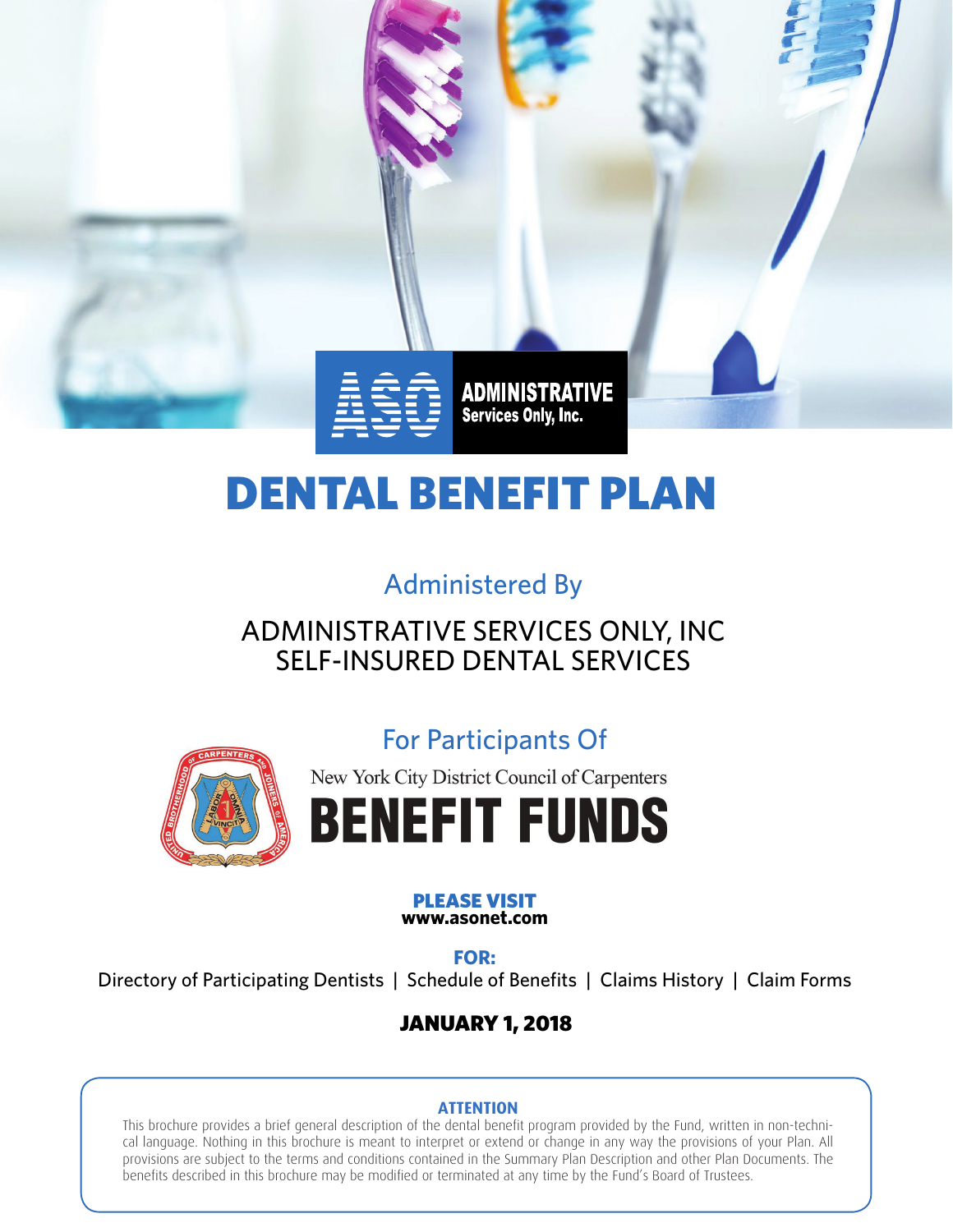

**ELIGIBILITY:** Your eligibility and the eligibility of your dependents is determined by the Fund Office. Please refer to the NYCDCC Welfare Fund Summary Plan Description.

**ANNUAL DEDUCTIBLE:** The annual deductible will be waived for diagnostic and preventive services and orthodontic treatment.

#### **ANNUAL MAXIMUM:**

**Active** participants have a \$2,500 annual maximum per covered individual. **Retirees** have a \$1,500 annual maximum per covered individual.

**ORTHODONTIC BENEFIT:** There is a maximum of 24 months of active treatment and 18 months passive. Orthodontic benefits are not subject to the annual maximum or deductible.

**COVERED EXPENSES:** Covered Expenses include charges incurred for dental procedures listed in the **Schedule of Covered Dental Allowances,** when the dental service is performed by or under the direction of a duly licensed dentist, is essential dental care, and begins and is completed while the individual is covered for benefits.

A dental service is deemed to start when the actual performance of the service starts except that:

- For fixed bridgework and removable dentures, it starts when the first impressions are taken and/or abutment teeth are prepared;
- For a crown, it starts on the first date of preparation of the tooth involved;
- For root canal therapy, it starts when the pulp chamber of the tooth is opened.

**HOW TO FILE A CLAIM:** After dental work is performed, have your dentist complete all items in the Dentist Information portion of the Claim Form and list the procedures, dates of services and charges and sign in the space provided for dentist signature. You should then complete all items in the Member Information portion. Be sure to include spouse and dependent information.

Completed claim forms, with x-rays and all attachments, should be sent to:

**Administrative Services Only, Inc. Self Insured Dental Services PO Box 9005, Dept. 95 Lynbrook, NY 11563-9005 516-396-5500 | 800-537-1238** 

#### **payor ID: CX076**

#### **www.asonet.com**

#### **Claim Forms are available from:**

The Fund Office's website: **www.nyccbf.org**

> ASO/SIDS website: **www.asonet.com**

Dental claims must be filed within 12 months after the date of service. Claims filed later than 12 months from the date of service will not be reimbursed. **If you would like the payment made directly to your dentist,** you may do so by signing the "Authorization to Assign Benefits" box on the claim form.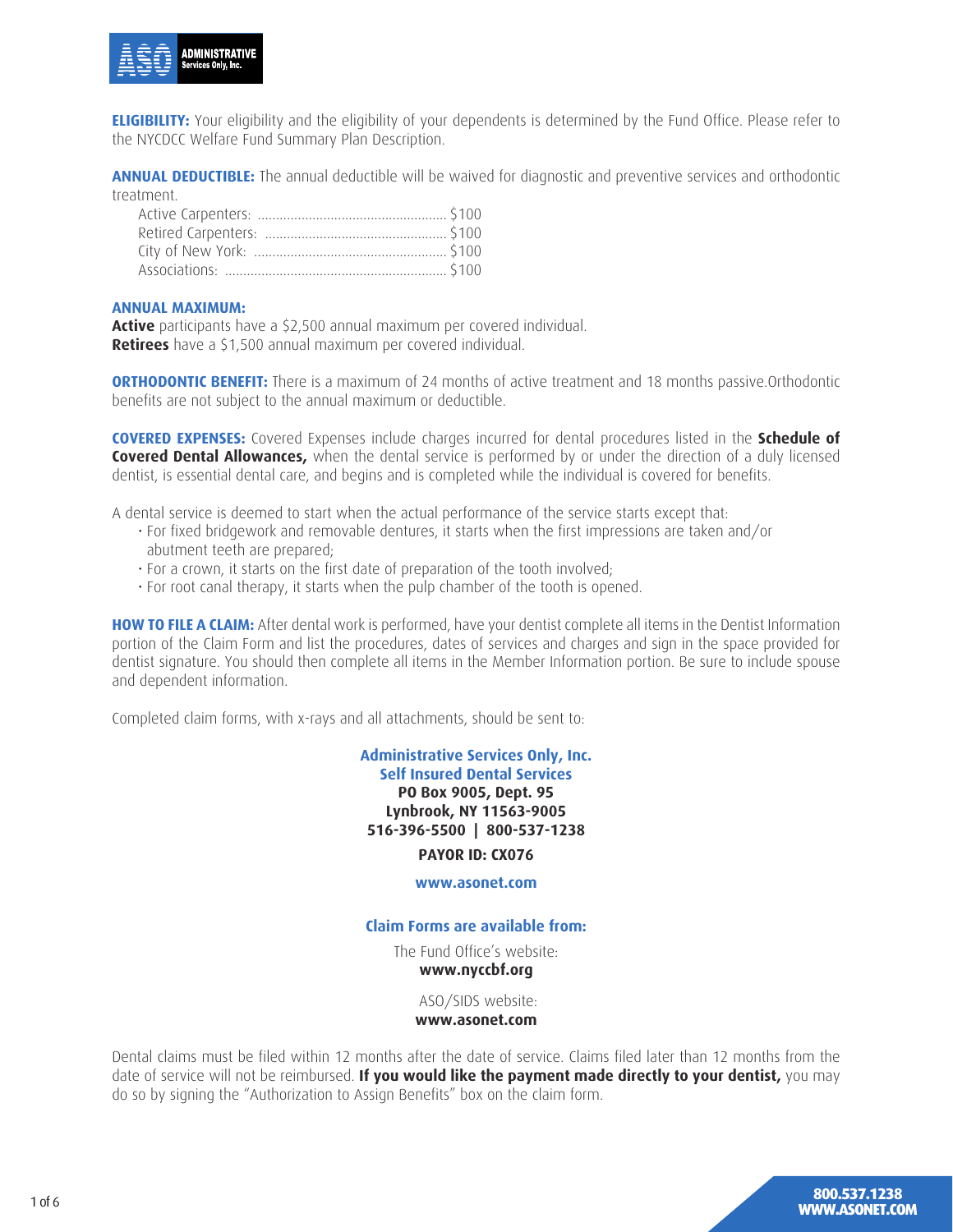

**PRE-TREATMENT REVIEW:** Pre-treatment Review is not mandatory, but highly reccomended. You may take advantage of this process so that you and your dentist can be informed, in advance of treatment and before any expenses are incurred, what benefits are provided by the Dental Program.

A Claim Form for Pre-Treatment Review should be filed by your dentist if the course of treatment prescribed for you is expected to cost more than \$500 in a 90 day period and/or includes any of the following services: crowns, bridges, dentures, orthodontics, inlays or periodontal surgery. The dentist should complete the claim form describing the planned treatment and the intended charges before starting treatment. Complete your part of the form and mail it together with the necessary x-rays and other supporting documentation.

ASO/SIDS will review the proposed treatment and apply the appropriate Plan provisions. You and your dentist will receive a report showing the amount the Plan will pay for each procedure. If there is a disallowance, it will be indicated and an explanation will be provided. Discuss the treatment plan and the benefits payable with your dentist.

If you receive a pre-treatment review claim for a proposed course of treatment that was submitted by one dentist, that pre-authorization will remain valid if you elect to have some or all of the work performed by another dentist. The preauthorization will be honored for one year after issuance.

**Please be aware that a pre-treatment review claim is not a promise of payment.** Work must be completed while you are still eligible for benefits (except where there is an Extension of Benefits) provided that no significant change occurred in the condition of your mouth after the pre-estimate was issued. Payment will be made in accordance with Plan allowances and limitations in effect at the time services are completed.

**claims appeal and review procedure:** Your right to appeal and review of denied claims is described in the New York City District Council of Carpenters Welfare Fund Summary Plan Description.

**EXTENSION OF BENEFITS:** An expense incurred in connection with a Dental Service that is completed after a person's eligibility has terminated will be deemed to be incurred while that person was eligible if:

- For crowns, fixed bridgework and full or partial dentures a pretreatment review claim was issued and impressions were taken and/or teeth were prepared while that person was eligible and the device was installed or delivered within three months after that person's eligibility terminated.
- For orthodontic appliances, a pre-treatment review claim was issued and impressions were taken while the individual was eligible and the device was installed within three months after eligibility terminated.
- For root canal therapy, the pulp chamber of the tooth was opened while that person was eligible for benefits and the treatment was completed within three months after that person's eligibility terminated.

There is no extension for any dental service not listed above.

**COORDINATION OF DENTAL BENEFITS:** If you or your family members are eligible to receive dental benefits under another group plan in addition to the NYCDCC Welfare Fund Dental Plan, benefits will be coordinated with the benefits from your other group plan so that up to 100% of the allowable expenses will be paid jointly by the plans. The allowable expense for a procedure is defined as the average usual and customary charge for a specific geographic area. Members should file with the primary plan first and then the secondary plan. The plan that covers an individual as an employee, or union member pays first, and the plan that covers an individual as a family member pays second. Be certain to enclose a copy of the payment voucher from the primary plan when filing a claim with the secondary plan.

**BIRTHDAY RULE:** The Birthday Rule is applied when determining the primary carrier for payment of dental benefits for dependent children. The plan of the parent whose birthday falls first in the calendar year, by month and day only, is the primary carrier. For example, if your birthday is May 9 and your spouse's birthday is July 27, your dental plan will be primary.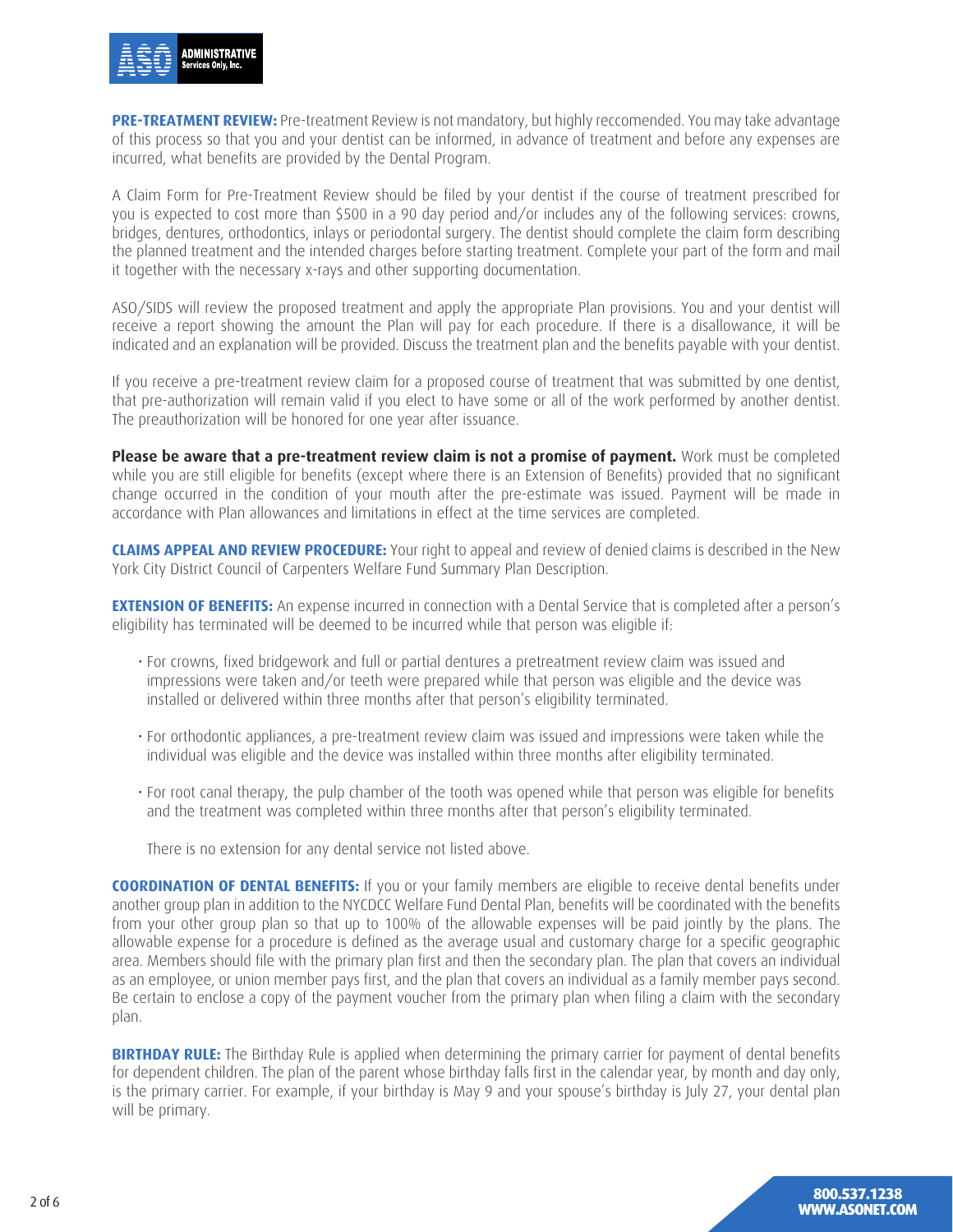

**ALTERNATE BENEFIT PROVISION:** Due to the element of choice available in the treatment of some dental conditions, there may be more than one course of treatment that could produce a suitable result based on accepted dental standards. When the pre-treatment review or claim analysis is performed and there is another treatment plan that could address the problem, A.S.O./S.I.D.S will advise you of the alternative benefit determination. **In these rare instances, although you may elect to proceed with the original treatment plan, reimbursement allowances**  will be based on the Alternate Course of Treatment. This should in no way be considered a reflection on your treating dentist's recommendations. By using the pretreatment review and authorization procedures you and your dentist can determine, in advance, what benefits are available for a given course of treatment. If the course of treatment has already begun, or has been completed without a pre-treatment review claim estimate, the benefits paid by the Dental Plan may be based on the alternative treatment.

**GUARDED PROGNOSIS LIMITATION:** If, in the opinion of the claims administrator, the longevity of the proposed or rendered treatment is limited, payment may be made in accordance with Plan provisions. However, future benefits for additional services may be affected.

**COSMETIC LIMITATION:** Where there is more then one method of restoring a decayed or fractured tooth, one of which may result in a more esthetic restoration than others, payment will be based on the least costly professionally acceptable treatment option.

**EXPENSES NOT COVERED:** Covered Expenses will not include, and no payment will be made for, expenses incurred for:

- 1. Treatment for the purpose of cosmetic improvement.
- 2. Replacement of a lost or stolen appliance.
- 3. Replacement of a bridge, crown, inlay or denture within five years after the date it was originally installed.
- 4. Replacement of a bridge, crown, inlay or denture which is or can be made usable according to common dental standards.
- 5. Procedures, appliances or restorations (except full dentures) whose main purpose is to:
	- a) change vertical dimension; or
	- b) diagnose or treat conditions or dysfunctions of the temporomandibular joint; or
	- c) stabilize periodontally involved teeth.
- 6. Multiple bridge abutments.
- 7. Dental services that do not meet common dental standards.
- 8. Services not listed in the Schedule of Covered Dental Allowances.
- 9. Services for which benefits are not payable according to the "General Limitations" section.

**GENERAL LIMITATIONS:** No payment will be made for expenses incurred for you or any one of your dependents:

- 1. For or in connection with services or supplies resulting from an accidental injury and which are deemed to be the respon sibility of a third party.
- 2. For or in connection with an injury arising out of, or in the course of, any employment for wage or profit.
- 3. For or in connection with a sickness which is covered under any workers compensation or similar law.
- 4. For charges made by a hospital owned or run by the United States Government unless there is a legal obligation to pay such charges whether or not there is any insurance.
- 5. To the extent that payment is unlawful where the person resides when the expenses are incurred.
- 6. For charges which would not have been made if the person had no insurance, including services provided by a member of the patient's immediate family.
- 7. To the extent that they are more than reasonable and customary charges.
- 8. For charges for unnecessary care, treatment or surgery.
- 9. To the extent that you or any of your dependents is in any way paid or entitled to payment for those expenses by or through a public program.
- 10. For or in connection with experimental procedures or treatment methods not accepted.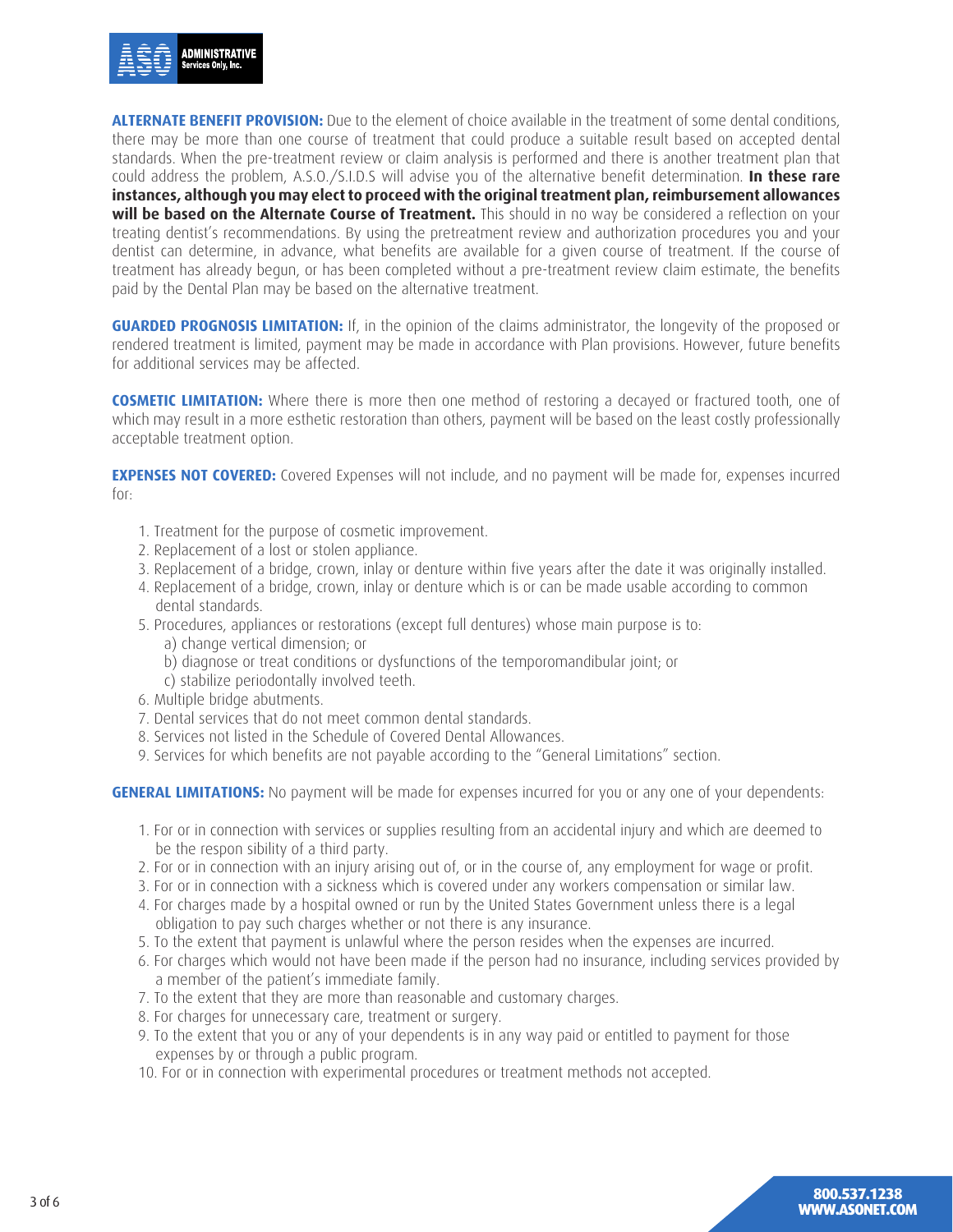### **New York City District Council of Carpenters Welfare Fund METRODent Dental PPO Program**

This feature of your dental program is designed to provide you with comprehensive dental services while reducing or eliminating your out-of-pocket expenses.

When you use a NYCDCC WF/METRODENT participating dentist you will be provided with the services covered by your Dental Plan without any out-of-pocket expense except as noted below. Since usual and customary charges generally exceed the Allowances listed in the Schedule, this represents an overall savings to you in the cost of your dental services.

#### **When you use a participating provider you will not incur any out-of-pocket expenses except in the following instances:**

- 1. To satisfy the annual deductible. If all or part of the deductible has already been met, your dentist will refund that portion to you when the claim is settled.
- 2. For services that are listed in the Schedule but for which the Plan will not pay, e.g.:
	- a) where the Alternate Benefit Provision is applied
	- b) where frequency limitations and/or plan maximums have been met.

**In these instances, the participating dentist's charges may not exceed the Allowances listed in the Schedule.** 

- 3. For services where ACO payment is indicated.
- 4. For non-covered services (there are some procedures not covered by the Plan), you are not to pay more than the dentist's usual and customary charge for that service.

If you are covered under more than one dental plan, the dentist is entitled to the benefits available from both plans. The combined payment for any procedure, however, may not exceed the usual and customary fee for that procedure and payment from the second plan must be applied first toward any applicable deductibles.

**SELECTING A DENTIST:** It is important to understand that the NYCDCC Welfare Fund does not recommend any particular dentist. You are responsible to select the dentist of your choice, and you should exercise the same care and apply the same criteria in selecting a participating dentist that you would in selecting a non-participating dentist. If you use a participating dentist, you are required to assign benefits on the claim form so that the participating dentist receives payment directly from the Administrator. If you use a non-participating dentist, the Fund will pay up to the allowance listed in the schedule and you will be responsible for the difference between that allowance and your dentist's charge.

**SCHEDULING AN APPOINTMENT:** To take advantage of this program, select a dentist from the List of Participating dentists and call for an appointment. Be sure to identify yourself as an eligible member of the New York City District Council of Carpenters Welfare Fund. Please note that identification cards are not required or issued for the dental benefits program. The panel of participating dentists was developed in cooperation with our dental consultants, ASO/SIDS. Should you need any assistance with the program, have any specific complaints, suggestions or comments, or if you need an updated List of Participating Dentists please contact:

#### **Administrative Services Only, Inc. Self Insured Dental Services PO Box 9005, Dept. 95 Lynbrook, NY 11563-9005 516-396-5500 | 800-537-1238**

#### **www.asonet.com**

It is recommended that you use a participating dentist whenever possible. If you have any problems or complaints or require an explanation of charges please contact Self-Insured Dental Services or the Fund Office.

#### **IMPORTANT**

If a service is covered under the Plan and a participating dentist is charging you in addition to the scheduled allowance, you should call ASO/SIDS or the Fund Office before paying the doctor any money and proceeding with the treatment. ASO/SIDS will contact the dental office to discuss the treatment plan, the dentists charges, and the Plan's covered expenses to insure that you will not be erroneously charged for a procedure that the Plan allowance should cover in full.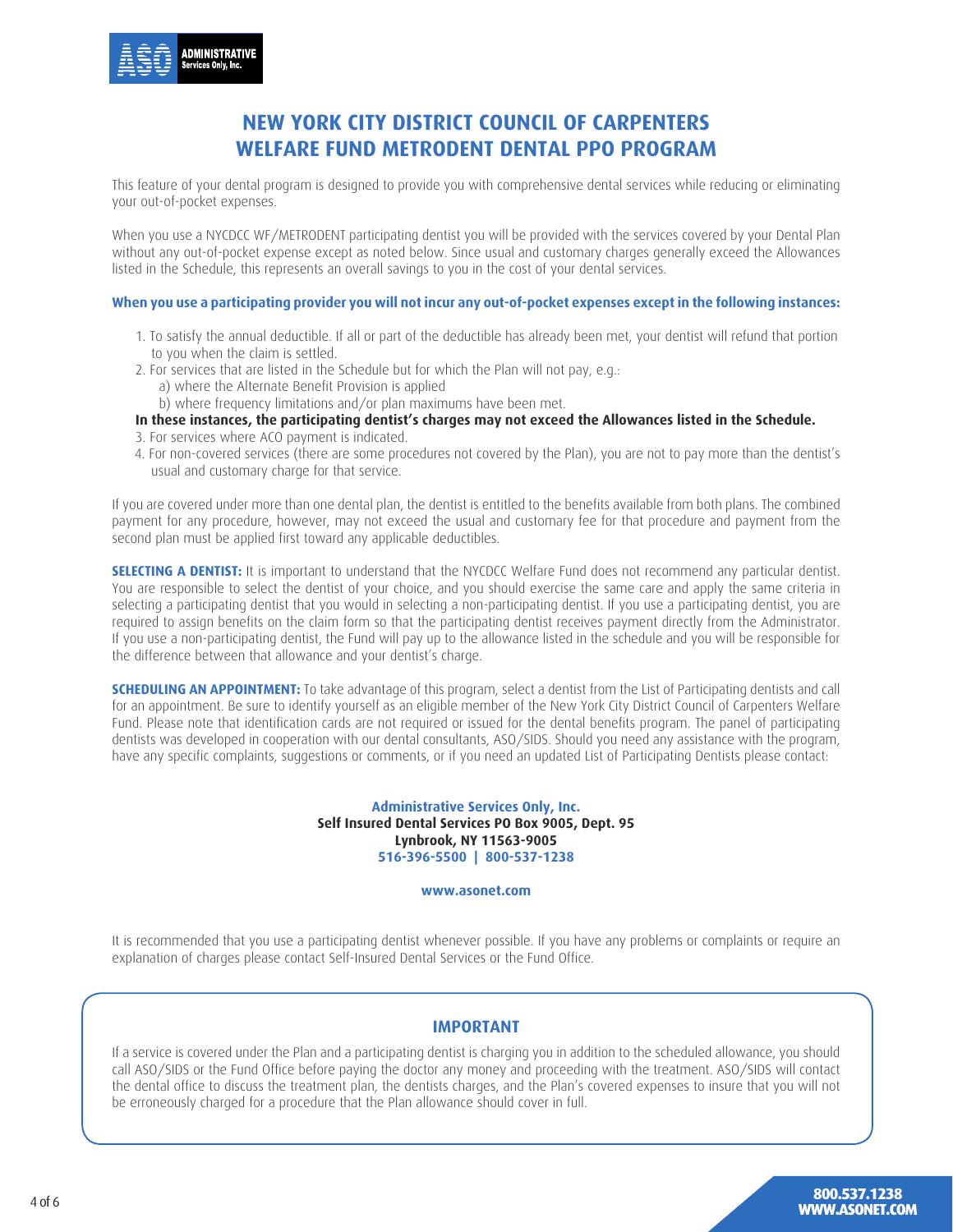

### **Schedule of Covered Dental services**

#### **DIAGNOSTIC & PREVENTIVE**

|                                                      | Plan      |
|------------------------------------------------------|-----------|
|                                                      | Allowance |
|                                                      |           |
| Maximum-two per calendar year                        |           |
| FULL MOUTH SERIES X-RAYS                             |           |
|                                                      | 30.00     |
|                                                      | 30.00     |
|                                                      |           |
|                                                      | 13.00     |
|                                                      | 34.00     |
|                                                      | 29.00     |
|                                                      | 32.00     |
|                                                      | 40.00     |
| X-ray maximum-\$50 per calendar year                 |           |
| PROPHYLAXIS, including scaling and polishing         |           |
|                                                      | 28.00     |
|                                                      |           |
| Maximum-two per calendar year                        |           |
| FI UORIDETREATMENT                                   |           |
|                                                      | 18.00     |
| To age 15, two per calendar year                     |           |
|                                                      | 15.00     |
| Unrestored permanent posterior teeth only, to age 15 |           |
| Lifetime maximum-\$45 per quadrant                   |           |
| <b>SPACE MAINTAINER</b>                              |           |
|                                                      |           |
|                                                      |           |
|                                                      |           |

#### **BASIC RESTORATIVE**

| SILVER AMALGAM FILLINGS                                                                                                                                                                                                       |       |
|-------------------------------------------------------------------------------------------------------------------------------------------------------------------------------------------------------------------------------|-------|
|                                                                                                                                                                                                                               | 35.00 |
|                                                                                                                                                                                                                               | 45.00 |
|                                                                                                                                                                                                                               | 55.00 |
|                                                                                                                                                                                                                               |       |
| COMPOSITERESIN-ANTERIOR                                                                                                                                                                                                       |       |
|                                                                                                                                                                                                                               | 35.00 |
|                                                                                                                                                                                                                               | 45.00 |
|                                                                                                                                                                                                                               | 60.00 |
|                                                                                                                                                                                                                               |       |
| COMPOSITERESIN-POSTERIOR                                                                                                                                                                                                      |       |
| one surface and a state of the state of the state of the state of the state of the state of the state of the state of the state of the state of the state of the state of the state of the state of the state of the state of | 40.00 |
|                                                                                                                                                                                                                               | 50.00 |
|                                                                                                                                                                                                                               | 60.00 |

#### **ENDODONTICS**

X-ray evidence of satisfactory completion required

| ROOT THERAPY |
|--------------|
|              |
|              |
|              |
|              |
|              |
|              |
|              |

#### **MAJOR RESTORATIVE**

*Pre-operative periapical x-ray required. There is a 5 year frequency limitation on replacements*.

|                                              | Plan      |
|----------------------------------------------|-----------|
| <b>CROWNS</b>                                | Allowance |
|                                              |           |
|                                              |           |
|                                              |           |
|                                              |           |
|                                              |           |
|                                              |           |
| <b>METALLIC INLAY</b>                        |           |
|                                              |           |
|                                              |           |
|                                              |           |
| PORCELAIN INLAY                              |           |
|                                              |           |
|                                              |           |
|                                              |           |
| STAINLESS STEEL CROWN, primary tooth  100.00 |           |
|                                              |           |
|                                              |           |

#### **PROSTHODONTICS**

*Pre-operative x-rays are required when filing a claim for pretreatment review or payment on all prosthetics. X-rays of the full arch must be included for all bridgework. There is a five year frequency limitation from date of installation on all prosthetics.*

#### COMPLETE DENTURE

| PARTIAL DENTURE-bilateral                     |  |
|-----------------------------------------------|--|
|                                               |  |
|                                               |  |
|                                               |  |
| BRIDGEPONTIC                                  |  |
|                                               |  |
|                                               |  |
|                                               |  |
|                                               |  |
|                                               |  |
|                                               |  |
| <b>BRIDGE ABUTMENT</b>                        |  |
|                                               |  |
|                                               |  |
|                                               |  |
|                                               |  |
|                                               |  |
| <b>DENTURE REPAIRS</b>                        |  |
|                                               |  |
|                                               |  |
|                                               |  |
|                                               |  |
|                                               |  |
| Add tooth to existing partial denture.  65.00 |  |
|                                               |  |
|                                               |  |